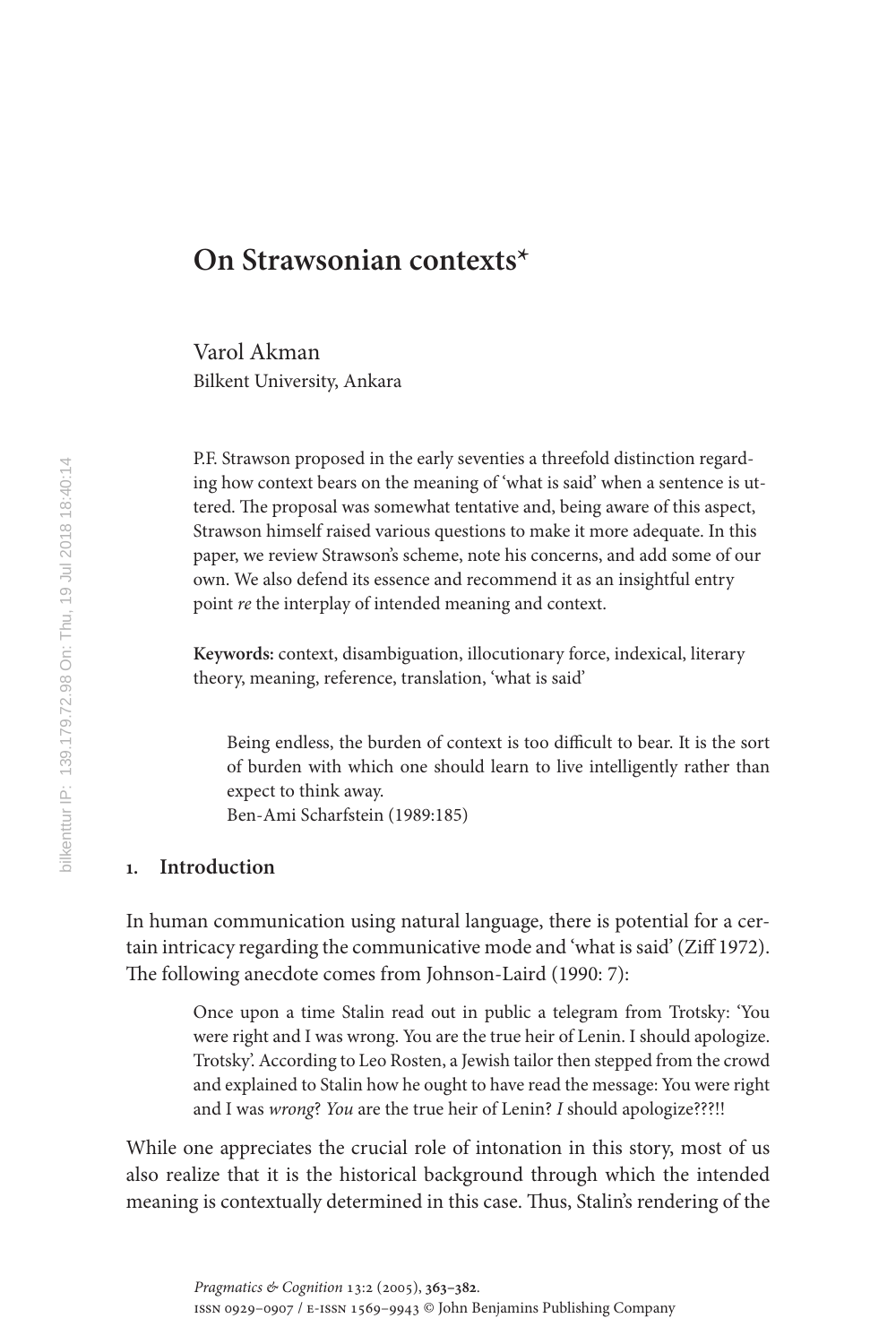individual words or phrases does make sense but it is the deconstructive reading of the tailor that shows the actual meaning of Trotsky's message.

Few would deny that in the process of construing meaning, one is caught in the act of *contextualizing* — placing things in context (Goodwin and Duranti 1992; Dascal 2004b).<sup>1</sup> In studying this act in any detail, it is unavoidable to notice the interaction of authorial intentions and context. Just consider the confusion that results from a lack of contextual information when, for example, you join a scheduled meeting half an hour late. Without the clues of the original context, you might find it hard to make sense of the ongoing discussion. In any case, the discussants would realise this and try to give you a quick rundown of the conversations so far. This is essentially the view of Clark and Carlson (1981) who regard context as information that is available to a person for interaction with a particular process on a given occasion. Their 'intrinsic context' is an attempt to capture the information available to a process that is potentially necessary for it to succeed. The intrinsic context for grasping what a speaker means on some occasion is the (limited) totality of the knowledge, beliefs, and suppositions that are shared by the speaker and the listener (also known as the 'common ground'). But, how does one *really* purport to know the intended meaning of a given message? It turns out that in his most recent volume of essays, Strawson expresses some views on this very question.

Strawson's book is entitled *Entity and Identity*, and the essays which treat the afore-mentioned question at some length appear as Chapters 11 and 12 (Strawson 1997a, 1997b). In these essays,<sup>2</sup> Strawson advances a threefold distinction regarding how context bears on the meaning of 'what is said' when a sentence is uttered (Ziff 1972). In his view, three senses (sense-A-meaning, sense-B-meaning, and sense-C-meaning) capture increasingly more intricate and progressively richer aspects of what is said. But Strawson cautions that his proposed scheme may still be simplistic, since the situation may be more complicated than the scheme suggests, and raises various points to make it more adequate.

In this paper, we'll (i) review the original scheme of Strawson and summarize his improvements to his own scheme, and (ii) add our own suggestions to make it even more thoroughgoing. Overall, we'll defend the versatility of Strawson's framework. We'll also show that unless it is elaborated in several respects — mostly based on a viewpoint regarding context as a social construct (Akman 2000) and contextualizing as a form of social action (Fetzer and Akman 2002) — it cannot function as a realistic initiative towards building common sense models of how intended meaning is conveyed.<sup>3</sup>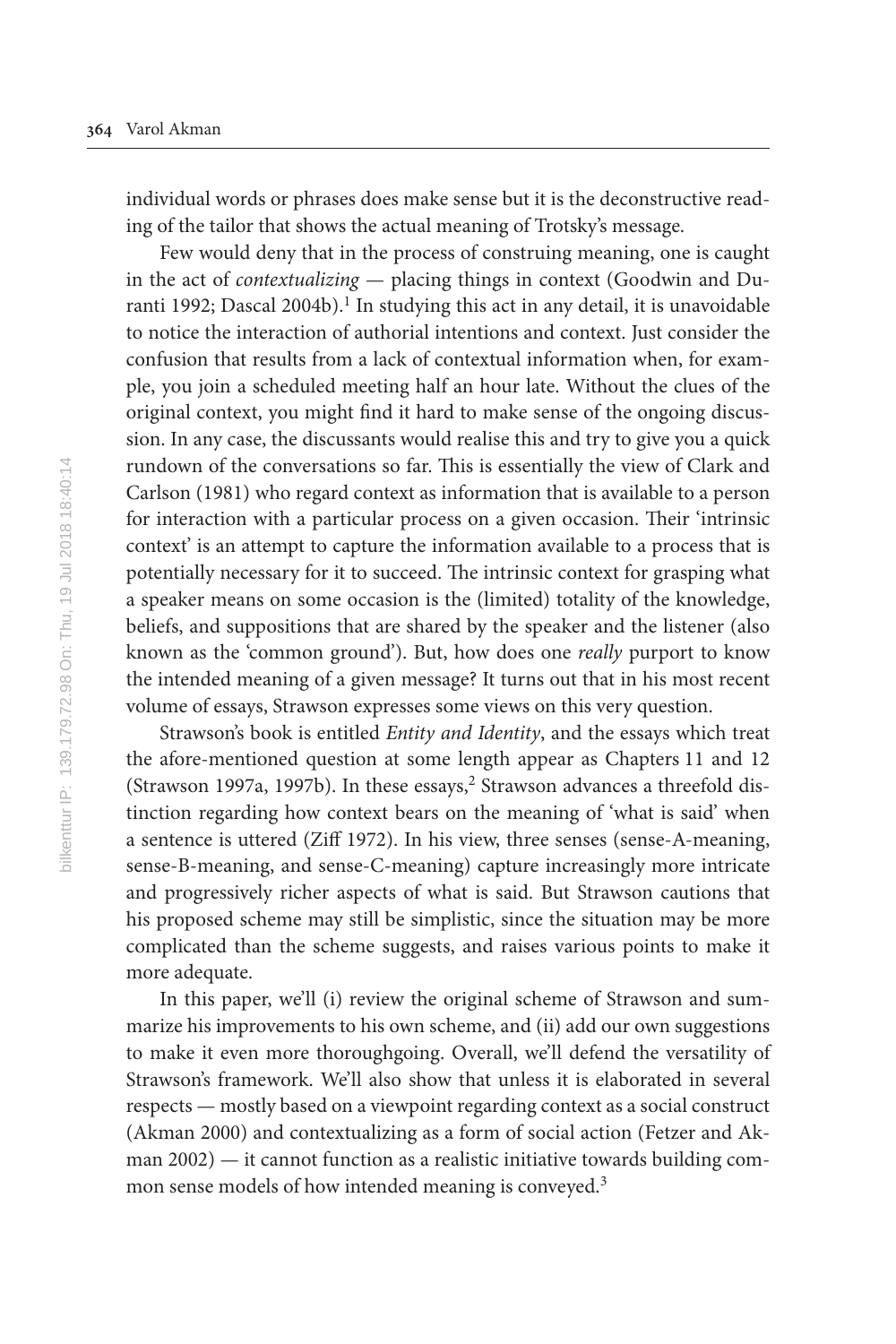## **2. Strawson's scheme**

Clark and Carlson (1981) state that context has become a favourite word. They then complain that the denotation of the word has become murkier as its uses have been extended in many directions, making context some sort of 'conceptual garbage can'. Similar complaints can be sensed in some of the contributed chapters in Cole et al. (1997). In view of such grievances, Strawson's approach is commendable. He tackles the riddle of how context influences intended meaning by first proposing a simple question and an economic answer. He then attends to the complications that seem not to be easily resolvable by the latter.

Assume that a certain sentence S of a language L (e.g., English) was seriously uttered on some occasion. (The adverb "seriously" plays a crucial role, as we'll later see.) Assume further that X, the hearer, possesses only that much information: X knows that S was uttered but knows nothing about the identity of Y, the speaker, or the nature or date of the occasion. (In various places in the sequel, this restriction will be relaxed.) Let us grant X full mastery of the syntax and semantics of L; thus, X is assumed to have ideally complete knowledge of L (lexicon plus grammar). The question is as follows (Strawson 1997a: 192):

> [I]s there any sense in which X can be said to know *the meaning of precisely what was said on the occasion in question*?

Strawson's proposed scheme to analyse this problem consists in erecting three progressively richer senses of meaning, which he dubs sense-A-meaning, sense-B-meaning, and sense-C-meaning.

## 2.1 Sense-A-Meaning

Sense-A-meaning is *linguistic* meaning. Suppose S is free of ambiguity, or more realistically, X is informed which of the alternative readings of S is the right one, i.e., the one meant by Y. (It is beside the point, for the time being, *how* X could be told which of the possible lexical items or syntactic constructions Y actually had in mind in uttering S.) We then say that X knows the *sense-Ameaning* of 'what is said'.

An important characteristic of such meaning is that if he has access to it, then X can give a correct translation of S into another language L′ (e.g., French), which X, once again, is assumed to know perfectly well. In other words, when sense-A-meaning is under consideration, X knows neither more nor less than what he needs to know in order to translate S into a sentence S′ of L′.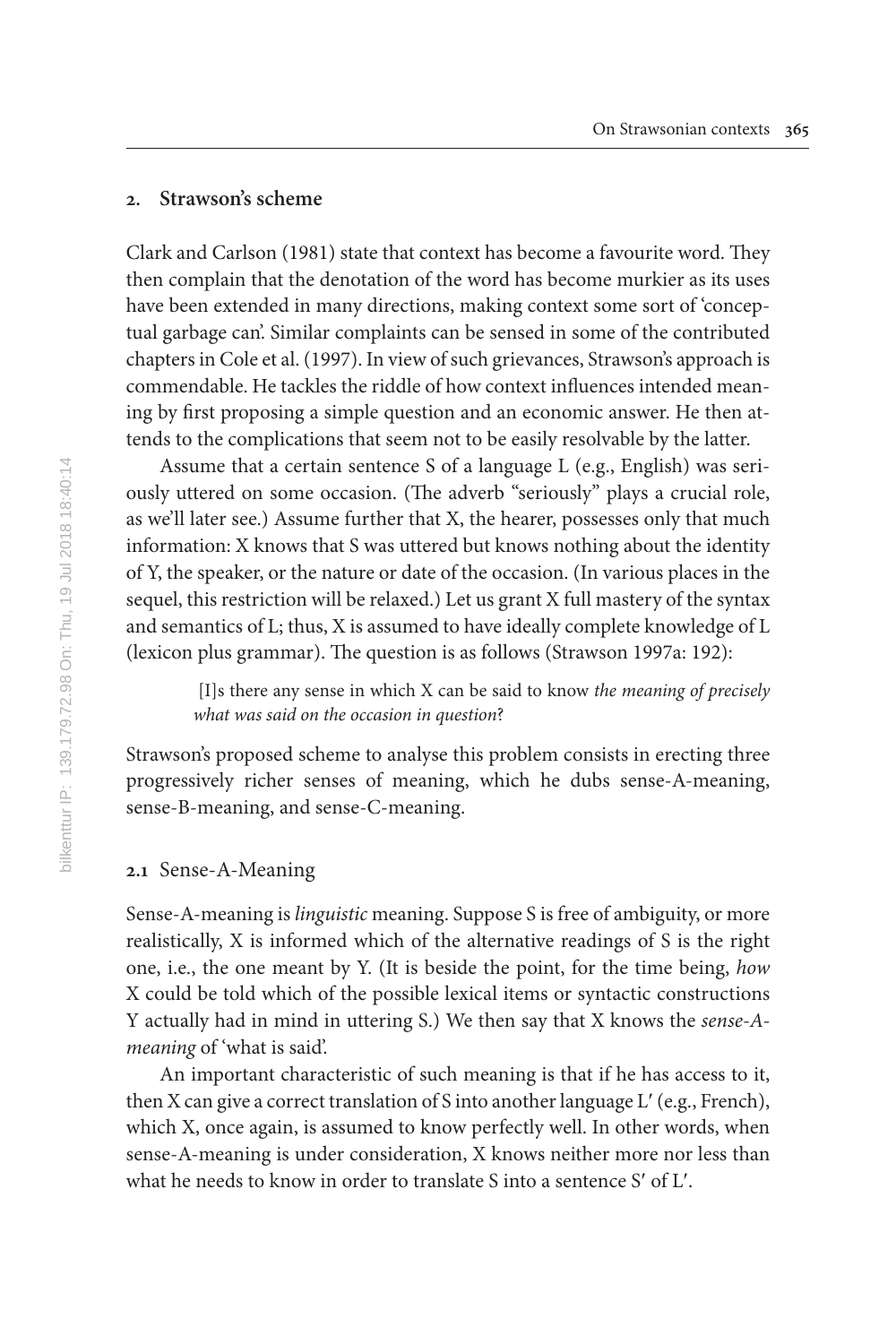Consider the following sentence: "The collapse of the bank took everyone by surprise". The designation of the word "bank" varies with different uses. Nevertheless, once the intended designation is clarified, then the translation of S from L to L′ proceeds smoothly. Also witness Perry's similar remarks (Perry 1998: 2):

> An ambiguous expression like 'bank' may designate one kind of thing when you say 'Where's a good bank?' while worried about finances, another when I use it, thinking about fishing. […] Is the speaker holding a wad of money or a fishing pole?

To summarize the preceding paragraphs,

sense-A-meaning  $\approx$  S  $\oplus$  A-knowledge  $\oplus$  disambiguating knowledge,

where *A-knowledge* is the ideally complete knowledge of the lexicon and grammar of L. In this mock equation, the interpretations of  $\approx$  and  $\oplus$  are somewhat procedural; that is, the equation states that sense-A-meaning is obtained (approximated, if you will) by just understanding S in the light of A-knowledge and disambiguating knowledge (and with a propensity toward accurate translation of S into any other, equally rich language).

## **2.2** Sense-B-Meaning

Strawson's sense-B-meaning is linguistic-cum-referential meaning. X will learn the sense-B-meaning of S if he has access to the references of proper names or indexicals that may be contained in S.

An example might illustrate the difference between sense-A and sense-B meanings. If S is the sentence "He stood on his head since then", and if X is further told that this potentially ambiguous sentence has its natural reading when "his" is co-referential with "he", then X can easily translate S to, say, French. When X does that accurately, it would show that X understood the sense-Ameaning of S. Now suppose X has no idea whom "he" stands for and which time point "then" denotes. This might not pose a problem for the translation. But if X additionally learns the reference of "he" (say, J.L. Austin) and "then" (say, New Year's Day, 1955) then X would know a richer meaning, the sense-B meaning of S.

In a style suggested by the earlier equation,

sense-B-meaning  $\approx$  sense-A-meaning  $\oplus$  B-knowledge,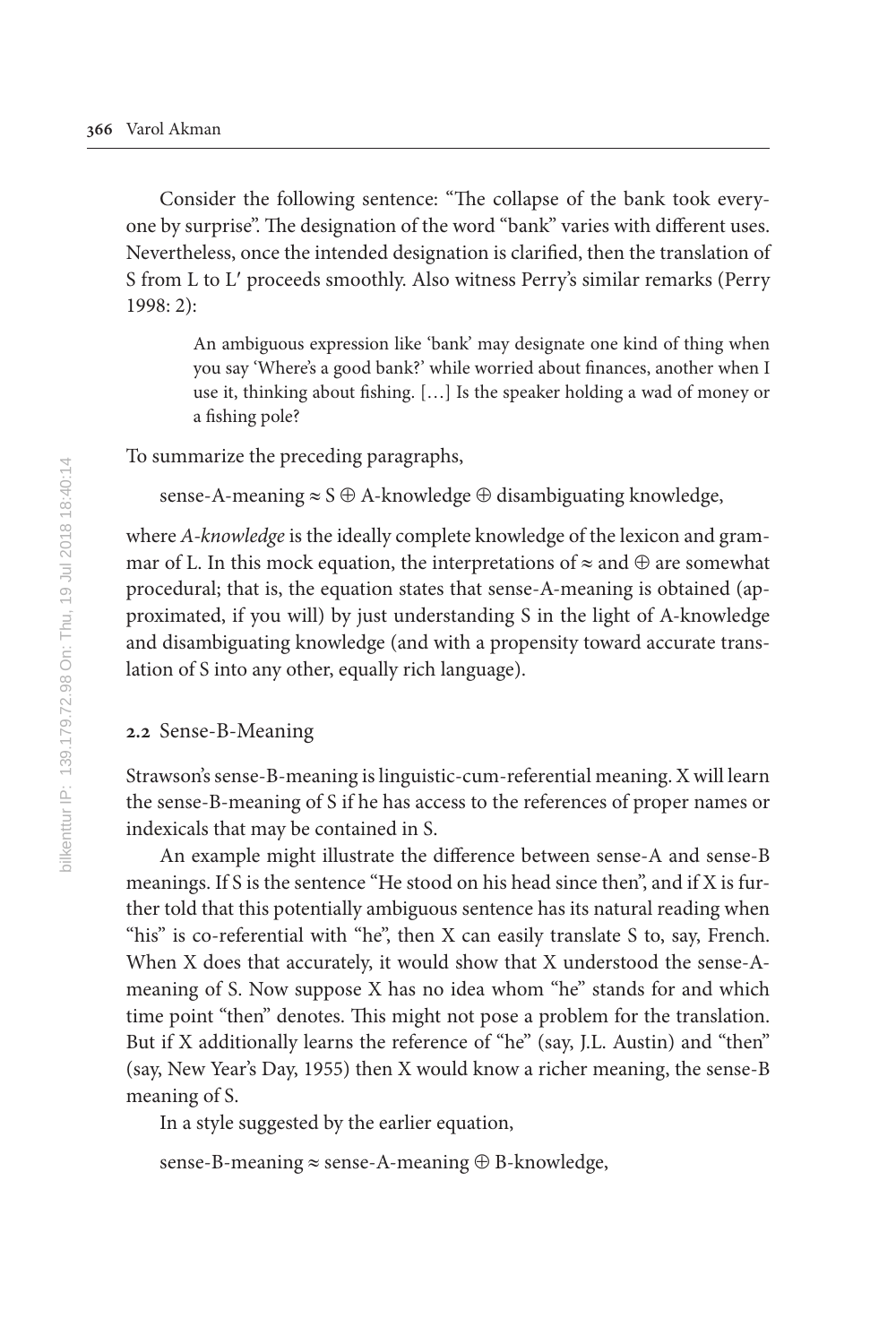where B-knowledge includes — in addition to A-knowledge — the knowledge of the reference of proper names and indexical expressions in S. Again, this mock equation can be interpreted as follows: sense-B-meaning is obtained by scrutinizing sense-A-meaning in the light of B-knowledge.

## **2.3** Sense-C-Meaning

Finally, Strawson offers sense-C-meaning as the complete meaning of a message. Sense-C-meaning is obtained by adding to sense-B-meaning the illocutionary force (à la Austin) of what was said, together with a complete grasp of how what was said is intended (by Y) to be understood (by X). Thus,

```
sense-C-meaning \approx sense-B-meaning \oplus C-knowledge,
```
where C-knowledge consists of — in addition to B-knowledge — the illocutionary force of S plus the true intent of Y. For instance, if S is the sentence "Don't sign that contract yet", then X needs to know whether this was issued as a request, a command, a piece of advice, or what have you. This is the dimension of meaning Austin captured with the phrase 'illocutionary force'.

There is a related but distinct notion: it may be that Y intends to be taken to be implying by S something that does not ensue from S's sense-B-meaning alone. Assume that X and Y know (and know each other to know) that their mutual friend Z declined an honour conferred upon him by the church. When Y says "It is the sign of a feeble mind to turn down a gift from God", the meaning of what he said would not be fully understood by X if X fails to recognize that Z is being labelled as the decrepit one by Y. Grice (1989) was the first to provide an elucidation of how a speaker can communicate more than what his words explicitly say. Since Strawson does cite Grice, it is safe to assume that he has in mind the same kind of systematic Gricean principles underlying pragmatic implication (Lindblom 2001).

## **2.4** An inequality

With the preceding three equations at hand, we can write the mock inequality

```
 sense-A-meaning ≤ sense-B-meaning ≤ sense-C-meaning,
```
where progressively richer senses of meaning are obtained by moving from left to right in the inequality. Since X employs (in proceeding from S to sense-A, sense-A to sense-B, and sense-B to sense-C) A-knowledge, B-knowledge, and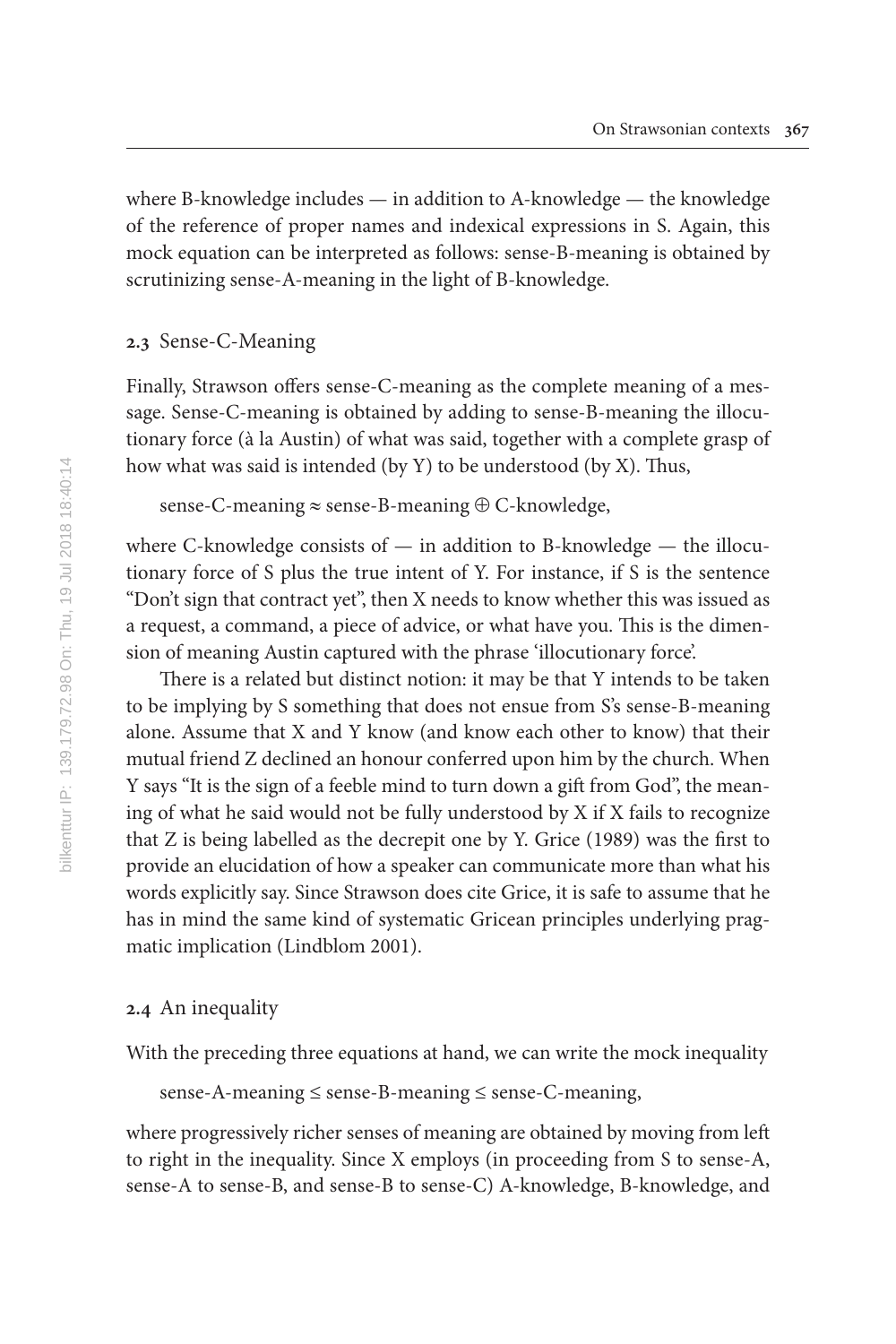C-knowledge, respectively, the progression in meaning will in general be *additive*. However, sometimes the move from one sense to another is really no move at all. A fitting example comes from mathematics: let S be a sentence expressing a proposition of arithmetic, e.g., "There is always a prime number greater than a given natural number". In this case, the move from sense-A to sense-B is no move at all because the statement S expresses an analytic truth.

What about C-knowledge? Can its contribution also be null sometimes?<sup>4</sup> The answer is not in the affirmative, despite what Strawson thinks. To see this, take an explicitly performative statement such as "I order you to drop that gun". With Strawson, we may, at first, be inclined to accept that knowledge of the force of this S can be taken to belong to the sense-A-meaning. However, this is not really to follow Austin (1976). To give an example, if a mutinous private in the British army purported to order his sergeant to drop his gun and the cowardly sergeant did so, then a court martial would definitely rule that there was no order (or nothing with the force of an order), because a private cannot give an order to a sergeant. In other words, it is one thing for a type to be meant to be tokened in an act with a certain force and another thing for the token *actually* to realize an act with that force.

# **2.5** Leech's Scheme

Another threefold distinction due to Leech is worth indicating at this point. Leech states that specification of context has the effect of narrowing down the communicative possibilities of a message. He says that in particularizing meaning, context helps in the following ways (Leech 1981: 67):

- (A) Context eliminates certain ambiguities or multiple meanings in the message (e.g., lets us know that *page* in a given instance means a boy attendant rather than a piece of paper).
- (B) Context indicates the referents of certain types of word we call deictic (*this*, *that*, *here*, *there*, *now*, *then*, etc.), and of other expressions of definite meaning such as *John*, *I*, *you*, *he*, *it*, *the man*.
- (C) Context supplies information which the speaker/writer has omitted through ellipsis (e.g., we are able to appreciate that *Janet! Donkeys!* means something like 'Janet! Drive those donkeys away!' rather than 'Janet! Bring those donkeys here!', or any other of the indefinitely many theoretical possibilities).

Clearly, (A) states the so-called *disambiguating role* of context and immediately brings to mind Strawson's sense-A-meaning. Likewise, (B) is along the lines of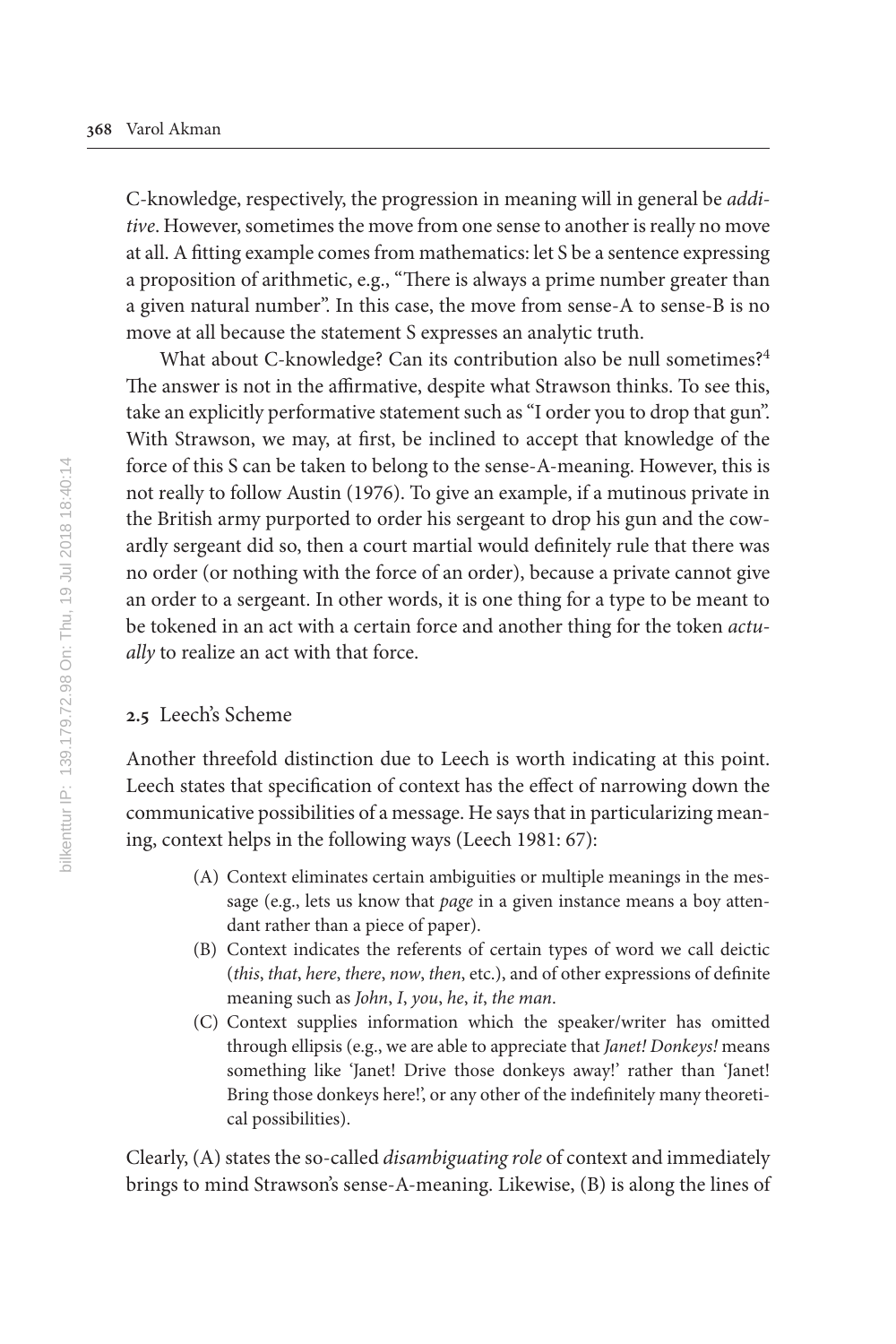Strawson's sense-B-meaning. Finally, although the singling out of ellipsis might at first sight seem excessively specific, it is clear that Leech is talking in (C) about a particular way of how speaker's intention is to be inferred. His example has the same import as Strawson's sense-C-meaning, viz. the requirement that the reader must be aware of all that was intended by the speaker. "Janet! Donkeys!" is recurrently used by aunt Betsey Trotwood in *David Copperfield*; it is an order to her maid to carry out the routine task of driving donkeys off the grass.

Thus, context is seen to have a disambiguating function (among others). Consider the following conversation:

X (a woman, talking to Y): "I am an investigator".

- Y (talking to Z and referring to X): "She is an investigator".
- Z (talking to X): "So, you are an investigator".

In this segment, the word 'investigator' has context-dependent meaning. The common ground of X, Y, and Z is used to select an appropriate meaning for this word. Similarly, the indexicals ('I' or 'she' or 'you') can be bound to the appropriate person (viz. X) only by the help of context. For example, the sentences uttered by X and Y have the same propositional content, and this we can say using some circumstantial information and conventions about discourse. To quote Recanati (1993: 235):

> [T]he meaning of a word like 'I' is a function that takes us from a context of utterance to the semantic value of the word in that context, which semantic value (the reference of 'I') is what the word contributes to the proposition expressed by the utterance.

### **3. Dependence on context**

Having defined the three senses of meaning, A-, B-, and C-, Strawson turns to the following question: What specific differences are there in the ways in which the meaning of 'what is said' depends on context in the three cases? In particular, in which cases and to what degree can this dependence be itself represented as governed by *linguistic rule* or *convention*?

Obviously, context bears on the determination of sense-A-meaning in just those situations where S suffers from syntactic and/or lexical ambiguity. However, disambiguation of S by context at this level is not in general a matter of linguistic rule or convention. Rather, it is a matter of general relevance; see the earlier Perry's 'bank' example, above. In the same vein, Leech (1981: 69) states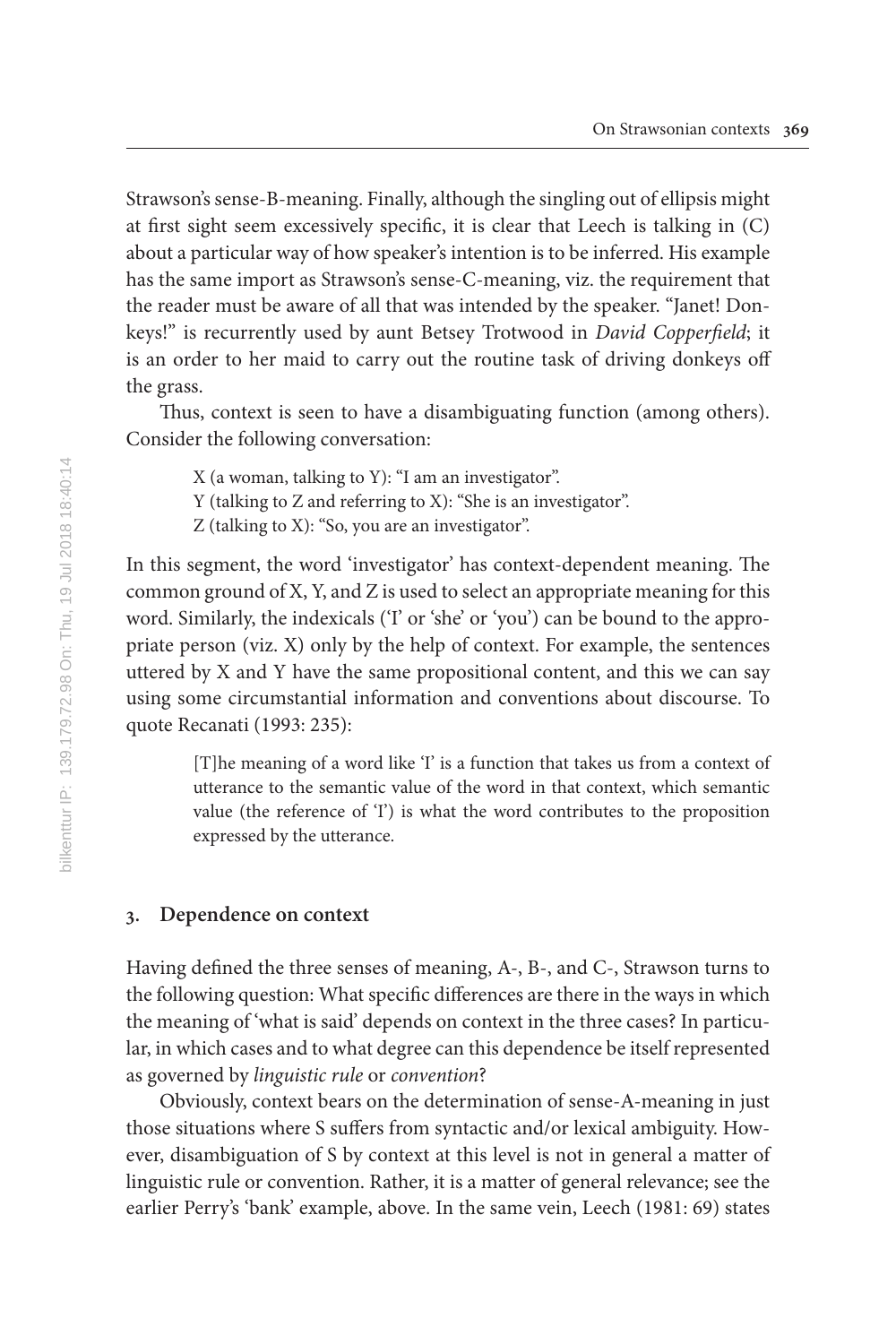that it is relevant to the interpretation of "Shall I put the sweater on?" to know whether sweaters heated by electric power are on the market. This shows, in a rather strong sense, that the study of interpretation-in-context is closely tied to *encyclopaedic knowledge* about the world.

Context bears on the determination of sense-B-meaning in all cases except those where B-knowledge adds nothing to A-knowledge. And surely there are some semantic rules of natural language moderating such contextual dependence. Here's what Perry says about indexicals (Perry 1997: 597–598):

> There is an intimate connection between the meanings of "I" and "the person who utters this token", even if it falls short of synonymy. The second phrase does not *have* the meaning of "I", but it *gives* part of the meaning of "I". It supplies the condition of designation that English associates with "I". […] Here are the conditions of designation for some familiar indexicals […]:

**I**: u [an utterance of "I"] designates x iff x is the speaker of u

**you**: u [an utterance of "you"] designates y iff ∃x(x is the speaker of u & x addresses y with u)

**now**: u [an utterance of "now"] designates t iff ∃x(x is the speaker of u & x directs u at t during part of t)

**that**  $φ$ : **u** [an utterance of "that  $φ$ "] designates y iff  $∃x(x)$  is the speaker of **u** & x directs u towards y)

It is noted, however, that B-knowledge is not wholly under the governance of language rules (cf. Perry's caveat: "… part of the meaning…"). For instance, with the demonstrative "here" there arises the question of how large a region to consider: "It is always very hot here at this time of the day". (In this room or in this town?)

Likewise, an utterance of "We must sell those HAL stocks now!" would signify different time points when it is made by a portfolio manager sitting at his on-line terminal ("now": in a couple of seconds) and by an executive during a luncheon with his assistants ("now": this afternoon).

## **4. Amendments**

Strawson enumerated several points at which his threefold distinction is too crude to provide for all the complexities of language use. Despite the title of this section, he did not always suggest these as amendments to his scheme; sometimes he was content with just jotting them down.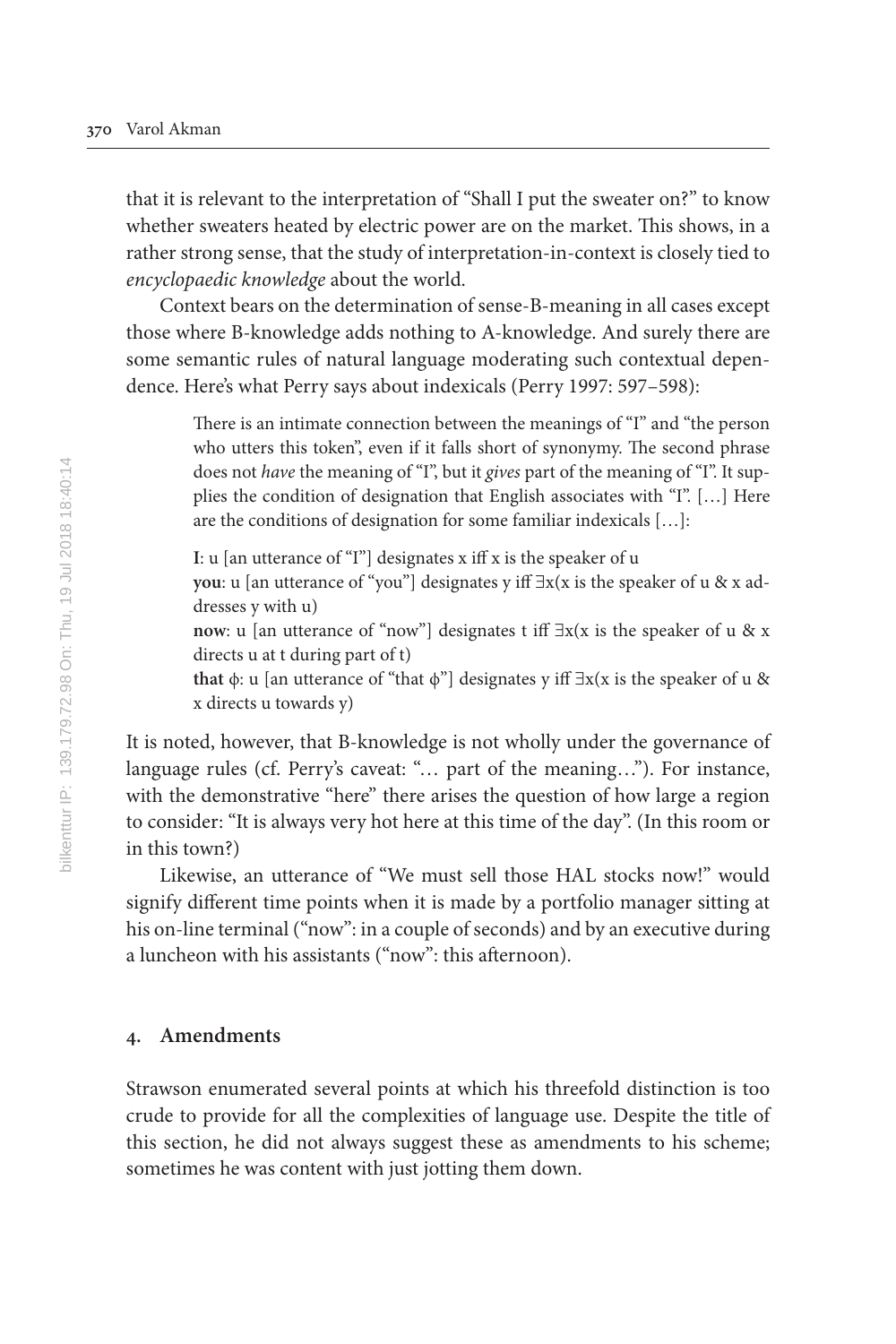#### **4.** Semantic creativity

According to the inequality given earlier, some sense-A-meaning is always included in the complete meaning of 'what is said'. This is due to the nature of construction of sense-C-meaning. However, isn't it unrealistic to suppose that all meanings of a particular word are listed priorly in X's ideal lexicon? Consider the interpretation of a morphologically complex word w. Word formation rules might constrain but do not fully determine the interpretation of w. To put it mildly, the linguistically specified meaning of w may and frequently does go beyond what is available from its compositional subparts (Chierchia and Mc-Connell-Ginet 1990: 366–370).

Aitchison (1997: 16–17), for example, remarks that newspapers can popularize new words. Two recent examples are *yomp* and *wimp*. Yomp (to march with heavy equipment over difficult terrain) was a military term used frequently during the Falklands War. Wimp (an ineffectual person) originated in the U.S.; just remember a generic White House correspondent during the Gulf War: "President Bush has finally shaken off his wimp image".

Recanati uses the term *contextual sense construction* to refer to the general problem. He notes that sometimes the conventional sense of the subparts of a complex phrase and the way they are syntactically brought together is insufficient to evaluate the semantic value of the complex phrase. His examples are particularly forceful (Recanati 1994: 343):

> Thus 'he finished the book' can mean that he finished reading the book, writing it, binding it, tearing it into pieces, burning it, and so forth […]; 'finger cup' will mean either 'cup having the shape of a finger' or 'cup containing a finger of whisky' or 'cup which one holds with one finger', or whatever […]; 'John's book' can mean 'the book that John owns, wrote, gave, received', or whatever [...]. In all such cases there is not a 'selection' from a *limited* range of *preexisting* interpretations for the complex phrase. Rather, an indefinite number of possible interpretations can be constructed in a *creative* manner. [our italics]

Strawson finds his scheme too simple when it comes to semantic creativity. A compromise can be made by allowing X's ideal dictionary be updated by adding the new (extended) meaning of a new word. However, he sees this as a sacrifice of his ground rules: when we do this, we make X's dictionary follow his understanding rather than his understanding obey his dictionary.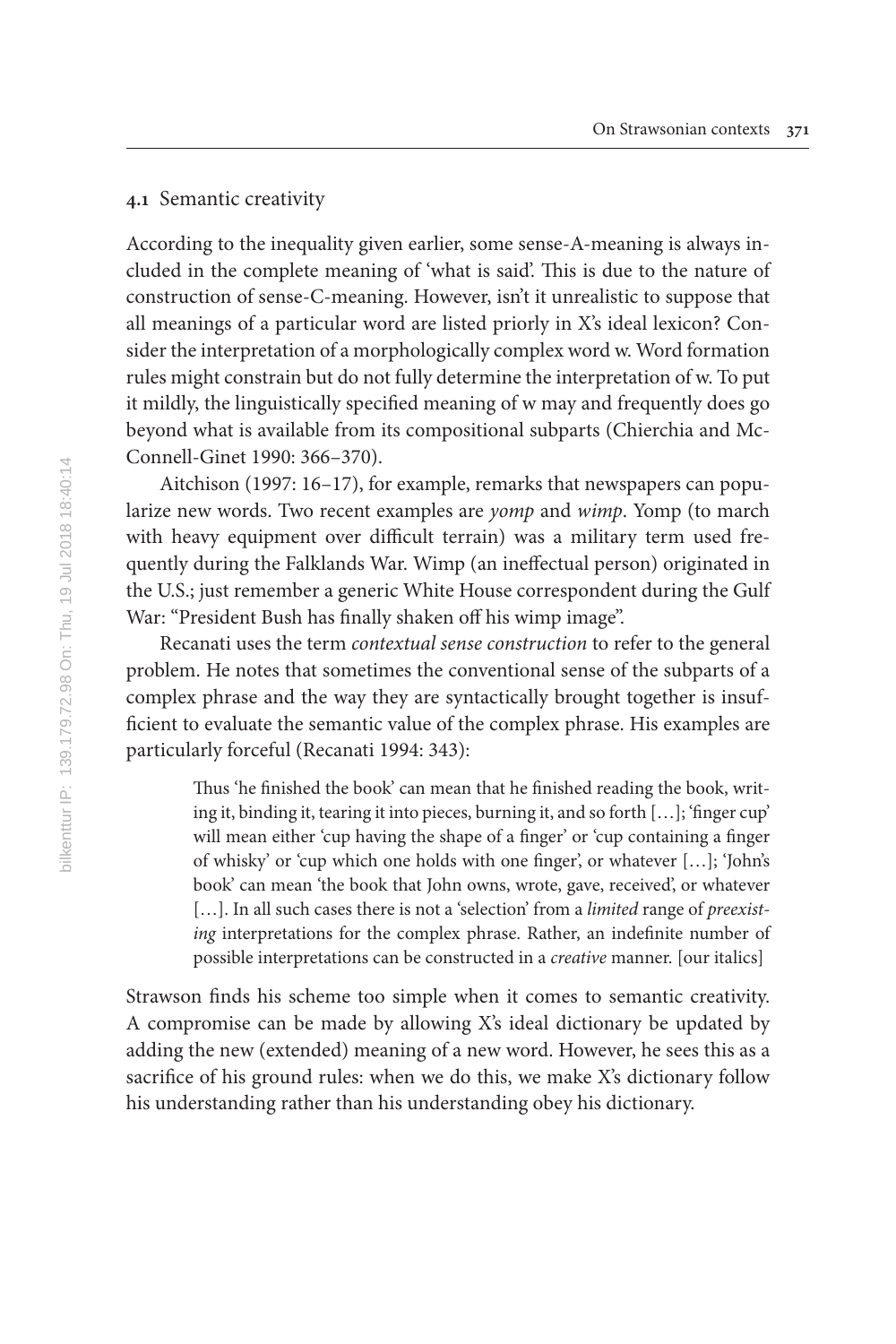## **4.2** Seriousness

Let us return to a crucial proviso in the original formulation — that S be *seriously* uttered. Seriousness and sincerity are closely related. Austin believes that for certain speech acts to be performed sincerely, a speaker must have the right thoughts or feelings; similarly, Searle thinks that for certain insincere speech acts a speaker pretends to have intentions or beliefs that she does not have (Mann and Kreutel 2004). This implies that an *ironical* utterance of S may be regarded as non-serious. However, ironical utterances make up quite a large crowd and cannot be so easily dismissed as aberrations.

The essential problem posed by ironical utterances is that a declarative sentence uttered ironically may express an idea that contradicts the idea that it professes to express. Consider saying "Oh, you are always so tidy!" to a janitor and meaning that he has made a mess again. Or imagine related variants like *understatements*, e.g., saying "It was rather concise" and meaning that it (say, a televised speech by the president) was extremely terse.

As Strawson (1997b: 222) notes, in these cases "we cannot say that the C-meaning includes and adds to the B-meaning, but only that the C-meaning *contradicts* the *apparent* B-meaning". *Figurative* uses pose a similar problem. Harris (1996: 112) says:

> If I say "Miller pulls off these tricks with string and sealing wax, false bottoms and sleight of hand", the statement will not be taken as figurative if I'm referring to an amateur magician, though it will be if the context makes it clear that I am referring to J.H. Miller the critical theorist.

# **4.3** Reference

Reference has always been a grand issue in studies of context in the philosophy of language, and it is only normal that Strawson notes that sometimes a given S admits different interpretations where in one interpretation a certain constituent of S (e.g., a definite description) has a referential use whereas in some other interpretation it doesn't (Donnellan 1966; Kripke 1977). Let S be "The next parliamentary elections will resolve the matter.' The descriptive phrase may be used to refer to a definite event (say, the elections scheduled to June 8, 2004) or S may be used with the intention of saying "Whensoever the parliamentary elections are carried out, the matter will be resolved'.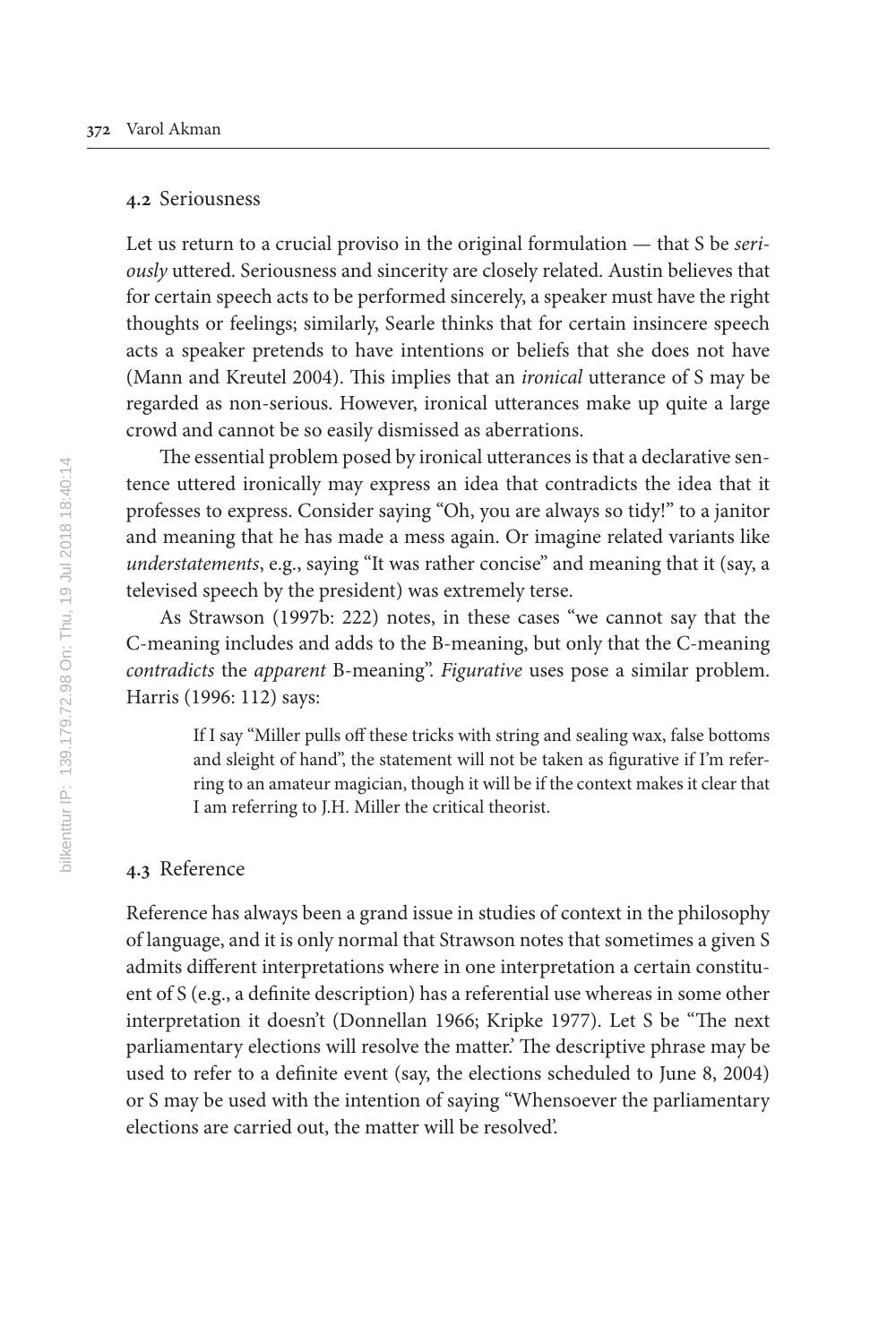## **4.4** Translation proper

An Italian saying, "Traduttore, traditore" (The translator is a betrayer), hints at the potential problems one can encounter in acquiring sense-A-meaning.

In an essay on translation, Jakobson (1992) distinguishes three ways of interpreting a verbal sign. Intralingual translation (rewording) interprets verbal signs by means of other signs of the same language. Interlingual translation (translation proper) interprets verbal signs by means of some other language. Finally, intersemiotic translation (transmutation) interprets verbal signs by means of signs of nonverbal sign systems. In order to demonstrate the difficulty of translation proper, he gives an example from Russian (Jakobson 1992: 148):

> In order to translate accurately the English sentence "I hired a worker", a Russian needs supplementary information, whether this action was completed or not and whether the worker was a man or woman, because he must make his choice between a verb of completive or noncompletive aspect […] and between a masculine and feminine noun […]. If I ask the utterer of the English sentence whether the worker was male or female, my question may be judged irrelevant or indiscreet, whereas in the Russian version of this sentence an answer to this question is obligatory. On the other hand, whatever the choice of Russian grammatical forms to translate the quoted English message, the translation will give no answer to the question of whether I "hired" or "have hired" the worker, or whether he/she was an indefinite or definite worker ("a" or "the").

## **4.5** Relevance

Sperber and Wilson (1986) take relevance to be the psychological pertinence of a proposition to a context. The assumption is that people have intuitions of relevance, viz. they can consistently distinguish relevant from irrelevant information. However, these intuitions are not easy to elicit or use as evidence. Moreover, intuitions of relevance are relative to contexts, and there is no way of controlling exactly which context someone has in mind at a given moment. Despite these difficulties, Sperber and Wilson invoke intuitions of relevance. According to them, a proposition is relevant to a context if it interacts in a certain way with the (context's) existing assumptions about the world, i.e., if it has some *contextual effects*. These contextual effects include:

– Contextual implication: A new assumption can be used together with the existing rules in the context to generate new assumptions;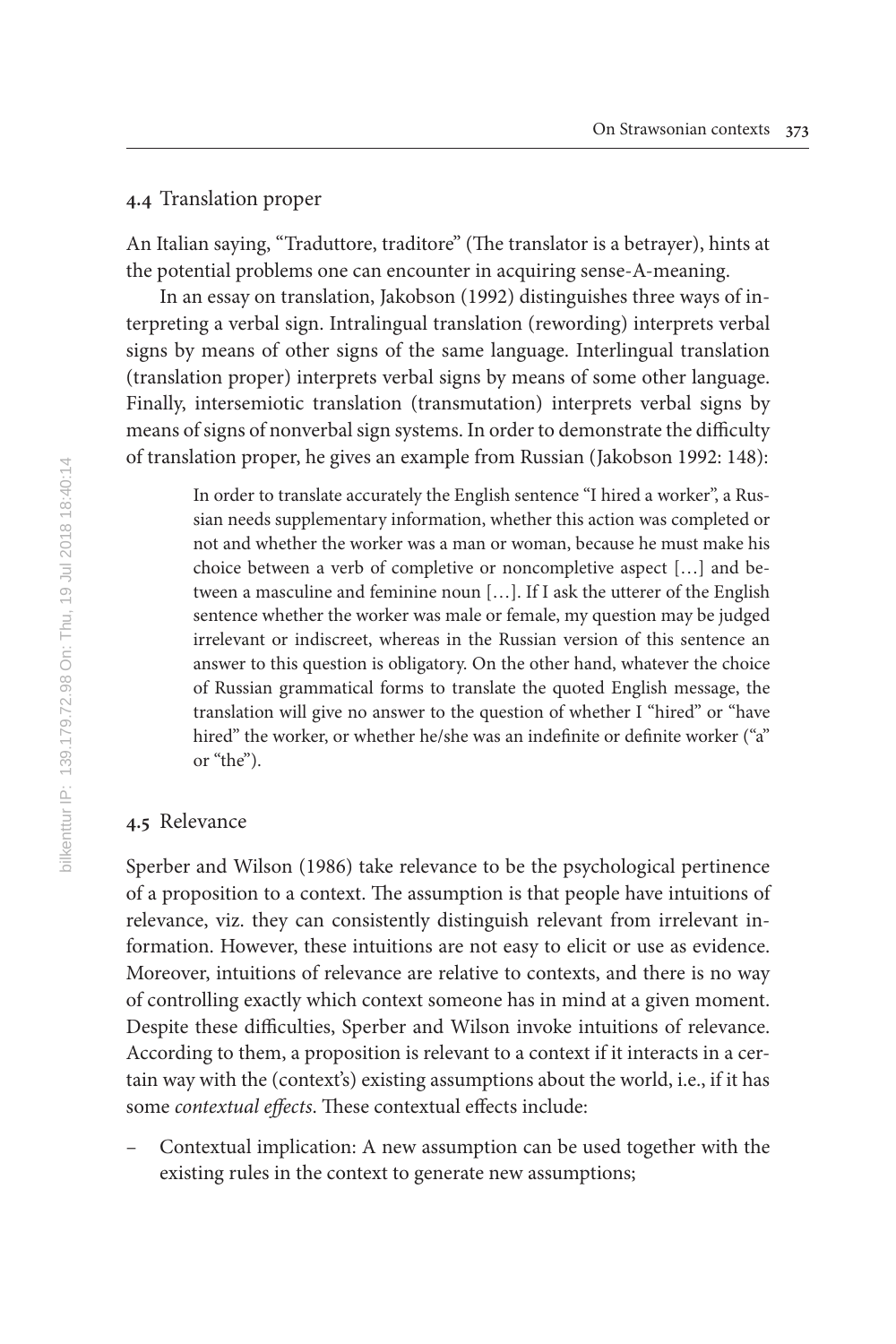- Strengthening: A new assumption can strengthen some of the existing assumptions;
- Contradicting or eliminating: A new assumption may change or eliminate some of the existing assumptions of the context.

Sperber and Wilson talk about *degrees of relevance*. Clearly, one piece of information may be more relevant to a particular context than to another. To compare the relevance of pieces of information, they consider the mental processing effort, e.g., the length of the chain of reasoning and the amount of encyclopaedic information involved, and so on. Finally, they propose a celebrated maxim (Sperber and Wilson 1986: 125), which we can summarize as follows:

> The Relevance Maxim: An assumption is relevant in a context to the extent that its contextual effects in this context are large. Conversely, an assumption is irrelevant in a context to the extent that the effort required to process it in this context is large.

The measurement of contextual effects and processing effort is a difficult task due to the problems of qualification of mental effects and effort, Sperber and Wilson warn (1986: 130):

> The problems involved in measuring contextual effects and processing effort are, of course, by no means specific to relevance theory or to pragmatics. They affect psychology as a whole. However, for relevance theory these problems take on a more specific form. Within relevance theory, the problem is not so much to assess contextual effects and processing effort from the outside, but to describe how the mind assesses it own achievements and efforts from the inside, and decides as a result to pursue its efforts or relocate them in different directions.

## **5. Further points**

The following are not so much weaknesses of Strawson's scheme as possible avenues of research for streamlining it.

#### **5.** Radical interpretation and presemantic uses

Regarding sense-A-meaning, the following singularity needs to be noticed: If his A-knowledge is null then X cannot even set himself to the study the question properly. This remark should not be taken as an avowal of the impossibility of radical interpretation. When X is a *radical interpreter* who must interpret L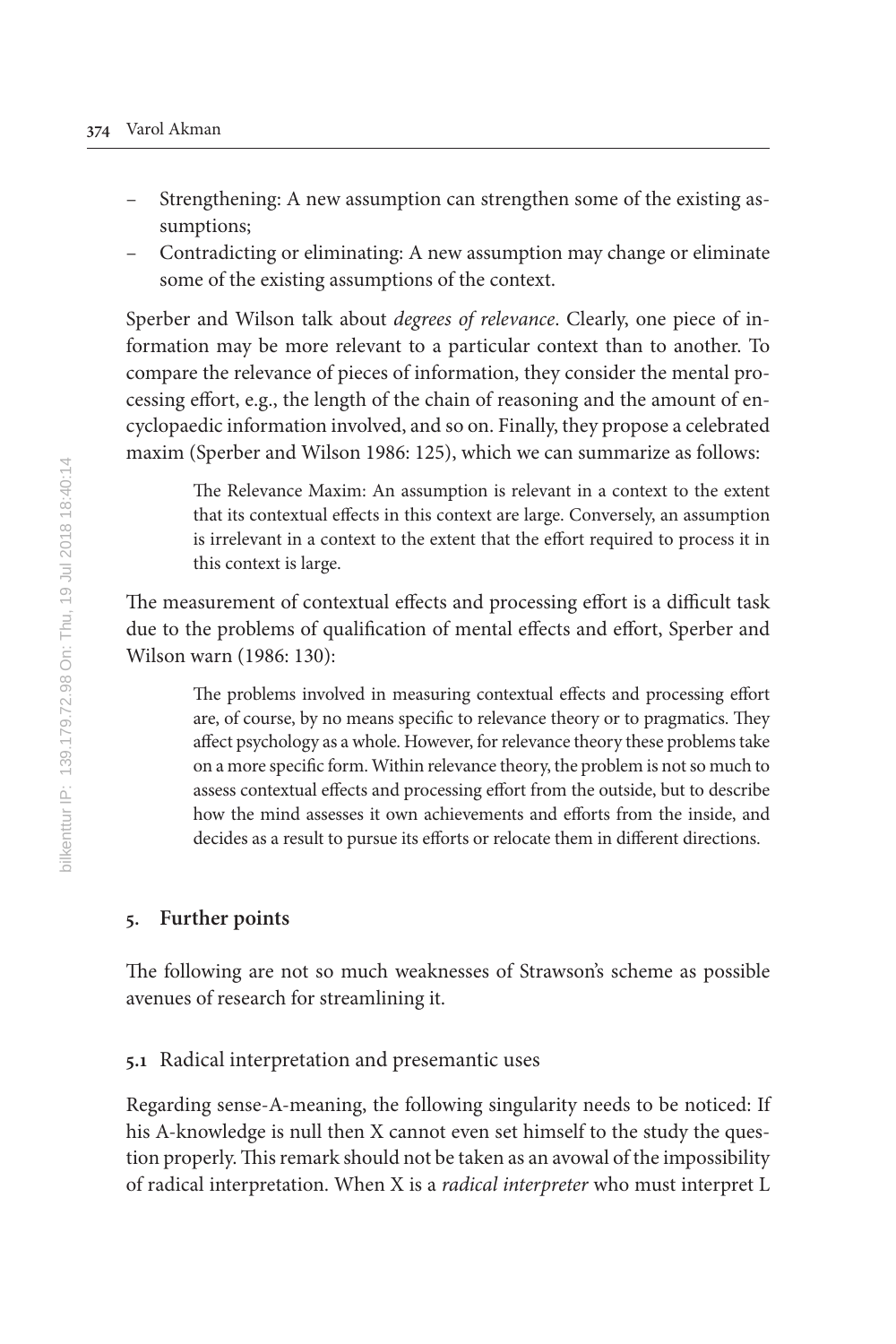from scratch, he must do so in the absence of any antecedent understanding of L, and only using evidence that is plausibly available to him (Davidson 1984).

That this is difficult, on the other hand, is something even Davidson himself accepts to a large extent (Kent 1993):

> It would beg the question, in trying to study the nature of interpretation, to assume that you know in advance what a person's intentions, beliefs, and desires are. […] There is no master key or framework theory that you can have prior to a communicative interaction or situation.

Sometimes context is used to figure out which language is being spoken. Consider a well-known example due to Perry (2000: 314):

> Ich! (said by several teenagers at camp in response to the question, "Who would like some sauerkraut?")

Perry says that knowing that this took place in a German rather than an American camp might help one to see that it was made by eager German teenagers rather than American teenagers repelled by the very idea. In this case, context (or rather its *presemantic* use) is pertinent to figuring out which language is being used.

#### **5.2** Contextual domains and subjective adjectives

A discussion given by Recanati (1998) refers to the fact that natural language quantifiers often seem implicitly restricted. When S is the sentence "The president shook hands with everyone", X is inclined to think that "everyone" must range over the domain of people who attended the press conference or the reception or the fund-raising dinner or whatever — not everyone in the whole world. Along similar lines, when Y utters "Most beggars attended the bash" he is likely to allude to a particular group of beggars (say, those in his neighbourhood); it is from this group that many joined the festivities.

In dealing with *subjective* (*relative*) adjectives such as "large", the context contributes to meaning in a decisive way. Consider this (Chierchia and McConnell-Ginet 1990: 374): "Lee built a large snowman". If Lee is a toddler playing in the backyard of his house, the snowman is probably at most as big as Lee himself. On the other hand, if Lee is a teenager competing in a snow carnival, the snowman is probably much bigger than Lee.

One way of dealing with the context-dependent nature of relative adjectives is to assume that the context provides us with a set of comparison classes. Still, with sentences like "A large tadpole is not a large animal", the problem remains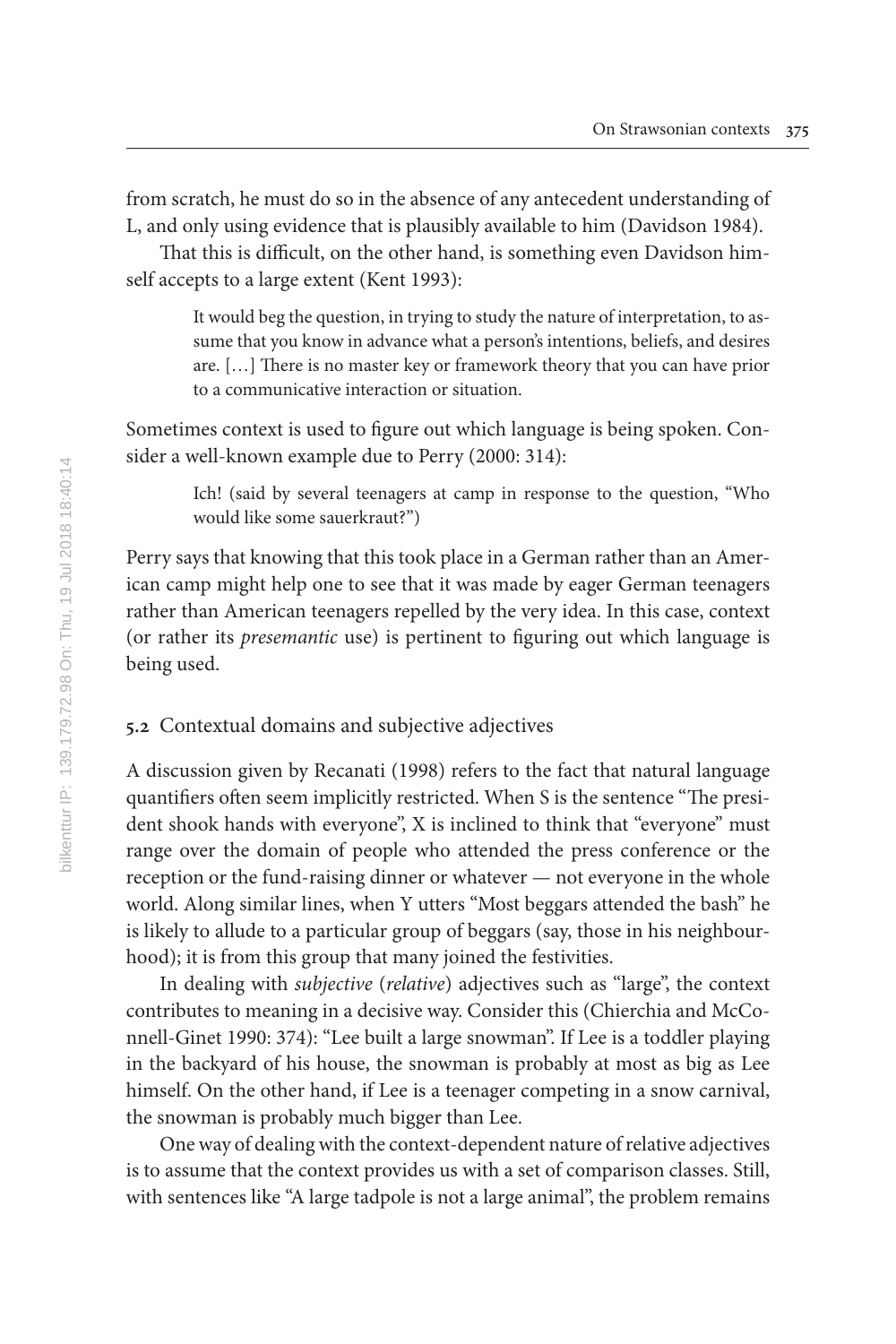unresolved. In the same context, different comparison classes are needed for the first and second occurrences of the adjective.

#### **5.3** Context renewal

Consider an on-going conversation between X and Y. Y utters S, X in return utters S′, Y in return utters S″, and so on and so forth. In order to understand say, S″, X would need to use the previous discourse, or the meaning of 'what was said earlier'. That an interactional context is continually being developed with each successive utterance is an observation Heritage (1984) has made in his work on ethnomethodology. According to him, utterances and the social actions they embody are treated as doubly contextual. First, utterances and actions are *context-shaped*. This means that their contributions cannot be adequately appreciated unless the context in which they operate is taken into account. Second, utterances and actions are *context-renewing*. Every utterance will form the subsequent context for some following action in a sequence; it will thus contribute to the contextual framework that lets one understand the next action. Additionally, each action will function to renew context, where renewal is understood as one or more of the processes of maintaining, adjusting, altering, and so on. In the remainder of this section, we look at contributions similar in nature to Heritage's. Our general point is that at the level of sense-Cmeaning Strawson's scheme would benefit from enhancements of sociocultural nature<sup>5</sup>

## **5.4** Communicative competence

Gumperz (1997: 40–41) regards communicative competence as "the knowledge of linguistic and related communicative conventions that speakers must have to initiate and sustain conversational involvement". This requires knowledge of social and cultural rules of a language — in addition to a knowledge of grammatical — and preferably addresses the competences of actual speakers, not an idealized standard. In (Gumperz 1992), he introduces what is known as a *contextualization cue*. He confirms that a given aspect of linguistic behaviour (e.g. lexical, prosodic, phonological, etc.) can function as a cue, indicating those aspects of context that are to be taken into account to interpret what is said by a speaker. Contextualization cues hint at relevant aspects of the social context (via particular codes, styles, and dialects), thus enabling participants in a discourse to reason about their respective communicative intentions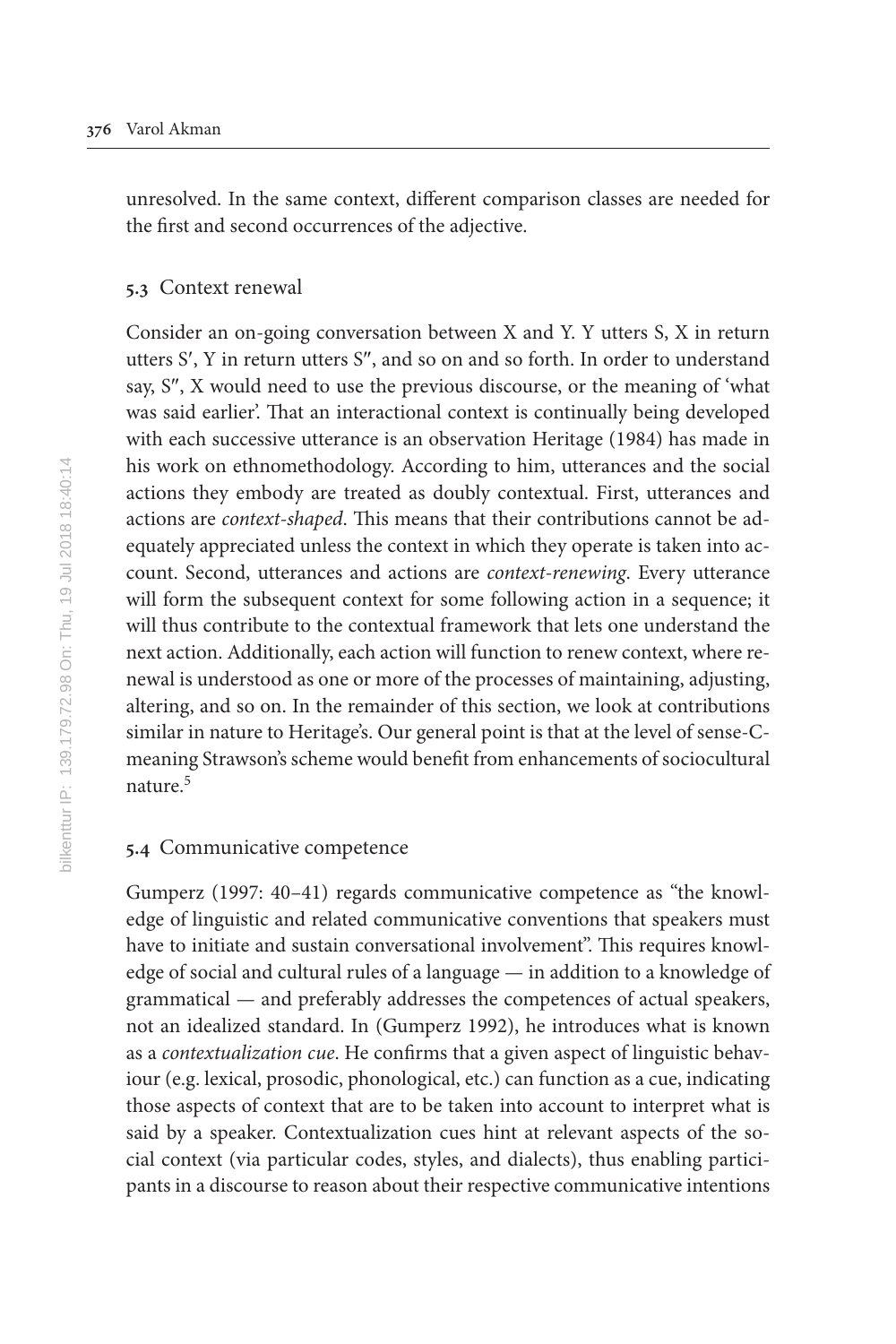and purposes. He also notes that because of its cultural base, the meaning of a conversation is frequently different for different participants if they are not members of the same speech community. In (Gumperz 1993), he offers a case study of how a difference in the use of contextualization cues between a native speaker of English and a non-native yet fluent speaker of English causes a serious breakdown in communication.

Another example of a cross-cultural communicative event is the following exchange in a kindergarten on a reservation (Saville-Troike 1989: 131–132):

> A Navajo man opened the door to the classroom and stood silently, looking at the floor. The Anglo-American teacher said 'Good morning' and waited expectantly but the man did not respond. The teacher then said 'My name is Mrs. Jones,' and again waited for a response. There was none.

The whole exchange is more enlightening but this brief excerpt illustrates our point. The man's silence is appropriate from a Navajo perspective; it shows respect. What is more, a religious Navajo taboo prohibits individuals from saying their own name. Mrs. Jones's expectation is also reasonable from an Anglo-American perspective; the man must have returned her greeting, identified himself, and stated his reason for being there. It turns out that he was there to take his son, Billy, and that Billy is more accustomed to the Anglo-American ways than his stoic father is: as he walks towards his father, he waves at Mrs. Jones and says 'Bye-bye'.

#### **6. Conclusion**

The originator of a message usually assumes quite a bit of background knowledge on the part of an addressee (Leech 1981: 66). The task of the addressee is to narrow down the list of meanings available to him and attain the intended meaning. Originally, the message may be replete with several potential meanings. By enveloping it in increasingly narrower contexts, the number of meanings is reduced (Dascal 2004a). Eventually, it is hoped that just one meaning is isolated as *the* meaning of the message.6

This paper argued that there is a certain persuasive approach to studying the feasibility of this problem, first spelled out in "Austin and 'locutionary meaning'" and later taken up in detail in "Meaning and context," two early papers by Strawson. The approach is both simple and elegant, and we believe that future studies to formalize context (Akman and Surav 1996, 1997) might profit from its formulaic nature.7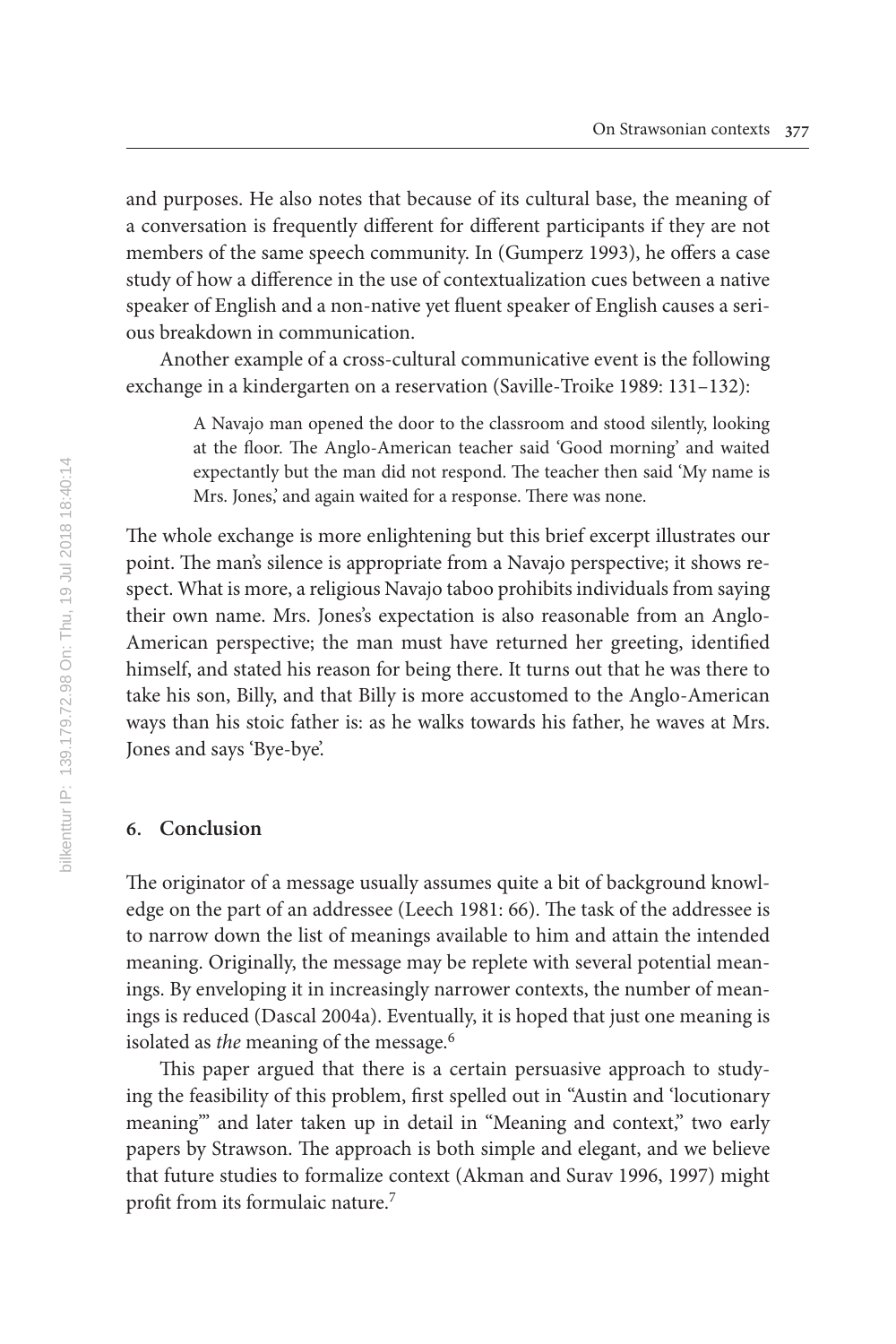# **Notes**

**\*** An earlier and shorter version of this paper was presented in *CONTEXT'99* (Akman and Alpaslan 1999) and benefited from the perceptive remarks of the anonymous referees of that conference. Some of their comments are utilized verbatim in a couple of places in this paper. Insightful remarks of the anonymous referees of *Pragmatics & Cognition* have also been very helpful. As for our reconstruction of Strawson's ideas, we hope that our interpretation and (partial) reworking of his work is accurate. However, as Johnson-Laird (1990: 9) rightly cautions: "[T]here is no end to the process of recovering speakers' intentions — why they chose to communicate this or that information. And a text does not talk back, and hence as its author's background assumptions fade into obscurity so its interpreters are free to project ever wider and ever more idiosyncratic readings into it".

**.** Modern literary theory distinguishes between an author's intended meaning and whatever *significances* a reader finds in the text. Not all patterns and relationships found by the reader in a text can be attributed to authorial intentions. The producer of a text, Eco (1984: 7) claims, "has to foresee a model of the possible reader […] supposedly able to deal interpretatively with the expressions in the same way as the author deals generatively with them". This possible reader Eco calls the *model reader*. In order to make his text communicative, the author has to make sure that the totality of 'codes' upon which his work is built is the same as that shared by the model reader.

**2.** The original essays were published considerably earlier. Thus, Chapter 11, "Austin and 'locutionary meaning'", first appeared in I. Berlin et al. (eds), 1973, *Essays on J.L. Austin*. Oxford: Oxford University Press. A partial translation of Chapter 12, "Meaning and context," appeared in 1970 in *Langages* 17, with the title "Phrase et acte de parole".

**3.** An explanation regarding the motivations of the two essays is in order. Austin (1976) famously distinguished between the *meaning* and the *force* of an utterance. He associated the former with the 'locutionary' act performed in making the utterance, and the latter with the 'illocutionary' act. In his chapter on Austin, Strawson *uses* the threefold distinction to examine Austin's work; his standpoint is that what Austin means by locutionary meaning is not very clear. On the other hand, in "Meaning and context" the threefold distinction *itself* is examined in detail. Our remarks will generally bear on the contents of this essay.

**4.** One may object to the preceding analysis by noting that there are naturally occurring contexts in which the particular S of this example might have a metaphorical meaning. At least, this is exactly what happens when one replaces S with a similar sentence, "He stood on his own feet since then", meaning: He thought and acted independently since then. We agree and note that this is precisely the point of Strawson's imposition, viz. S is uttered seriously. More on this later.

**5.** In which case the move from B to C might still be regarded as an addition, even if it is the minimal addition that *there is nothing to be added* to the B-meaning.

**6.** See Fetzer and Akman (2002) and Fetzer (2004) for recent work on social aspects of context.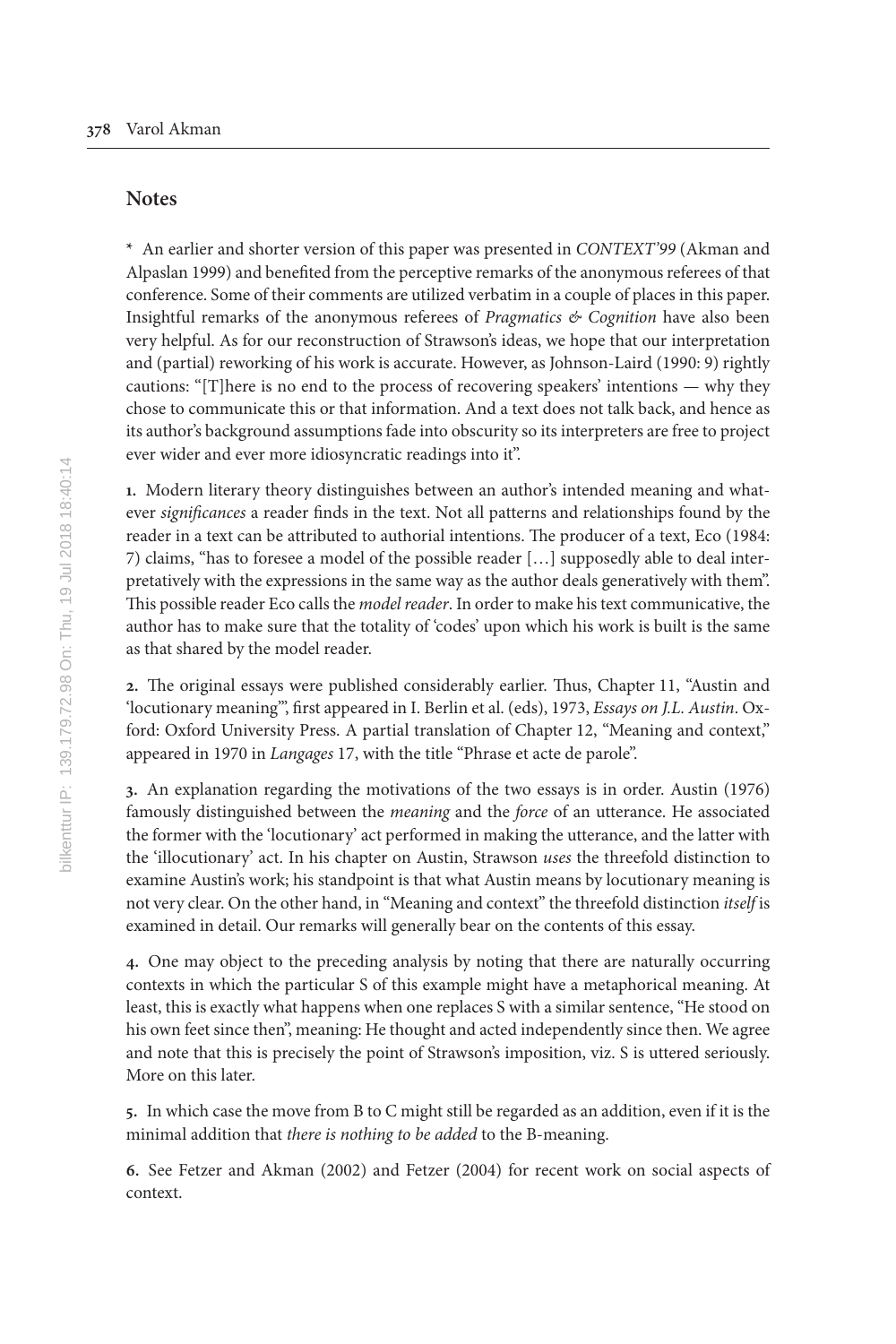**7.** While this would definitely require another, full-fledged treatment elsewhere, it must be noted that via his ingenious construct *grafting*, Derrida has argued against this possibility. With this term he refers to the process of inserting an utterance onto a context that alters its functioning (or imagining a context in which an initially meaningless sentence would have meaning). For Derrida, context is infinitely expandable. And while meaning is context-bound, context is boundless. Sympathizing with Derrida, Culler (1988:148) mentions a court case, *Frigaliment vs. BNS International Sales Corp.*, where several witnesses were summoned to confirm what *chicken* meant in the chicken trade: a bird of any age or a young broiler, fryer, or roaster? The lawyers involved in the case knew that context is produced, and that since context is not saturable, a contextualization is never completed (Edmonds and Akman 2002).

**8.** One of the referees suggested that a hearer in a situation should consider, instead of the framework proposed in this paper, constructing a *full* model of what is going on and then alter it if it proves to be unhelpful in understanding/communicating. The model might involve, it was suggested, all kinds of factors (lexical, deictic, contextual, etc.), *although not necessarily structured in any specific way*, as the present work (or rather, Strawson) suggests. We think that this is also a viable (and admittedly, rather different) approach. In any case, it is clear, as the referee observes, that the threefold Strawsonian scheme is not linear or unidirectional, e.g., sense-B-meaning can influence sense-A-meaning. Now, does the presence of such interaction among senses prove that the scheme is totally undermined? We do not believe so, although we appreciate the caveat of the referee.

# **References**

- Aitchison, J. 1997. *The Language Web: The Power and Problem of Words*. Cambridge: Cambridge University Press.
- Akman, V. 2000. "Rethinking context as a social construct". *Journal of Pragmatics* 32(6): 743–759.
- Akman, V. and Alpaslan, F.N. 1999. "Strawson on intended meaning and context". In P. Bouquet, L. Serafini, P. Brézillon, M. Benerecetti, and F. Castellani (eds), *Modeling and Using Context (Proceedings of CONTEXT'99)*. Berlin: Springer, 1–14.
- Akman, V. and Bazzanella, C. 2003. "The complexity of context: Guest editors' introduction". *Journal of Pragmatics* 35(3): 321–329.
- Akman, V. and Surav, M. 1996. "Steps toward formalizing context". *AI Magazine* 17(3): 55–72.
- Akman, V. and Surav, M. 1997. "The use of situation theory in context modeling". *Computational Intelligence* 13(3): 427–438.
- Austin, J.L. 1976. *How to Do Things with Words*. J.O. Urmson and M. Sbisà (eds). Oxford: Oxford University Press.
- Chierchia, G. and McConnell-Ginet, S. 1990. *Meaning and Grammar: An Introduction to Semantics*. Cambridge, MA: The MIT Press.
- Clark, H.H. and Carlson, T.B. 1981. "Context for comprehension". In J. Long and A. Baddeley (eds), *Attention and Performance IX*. Hillsdale, NJ: Lawrence Erlbaum, 313–330.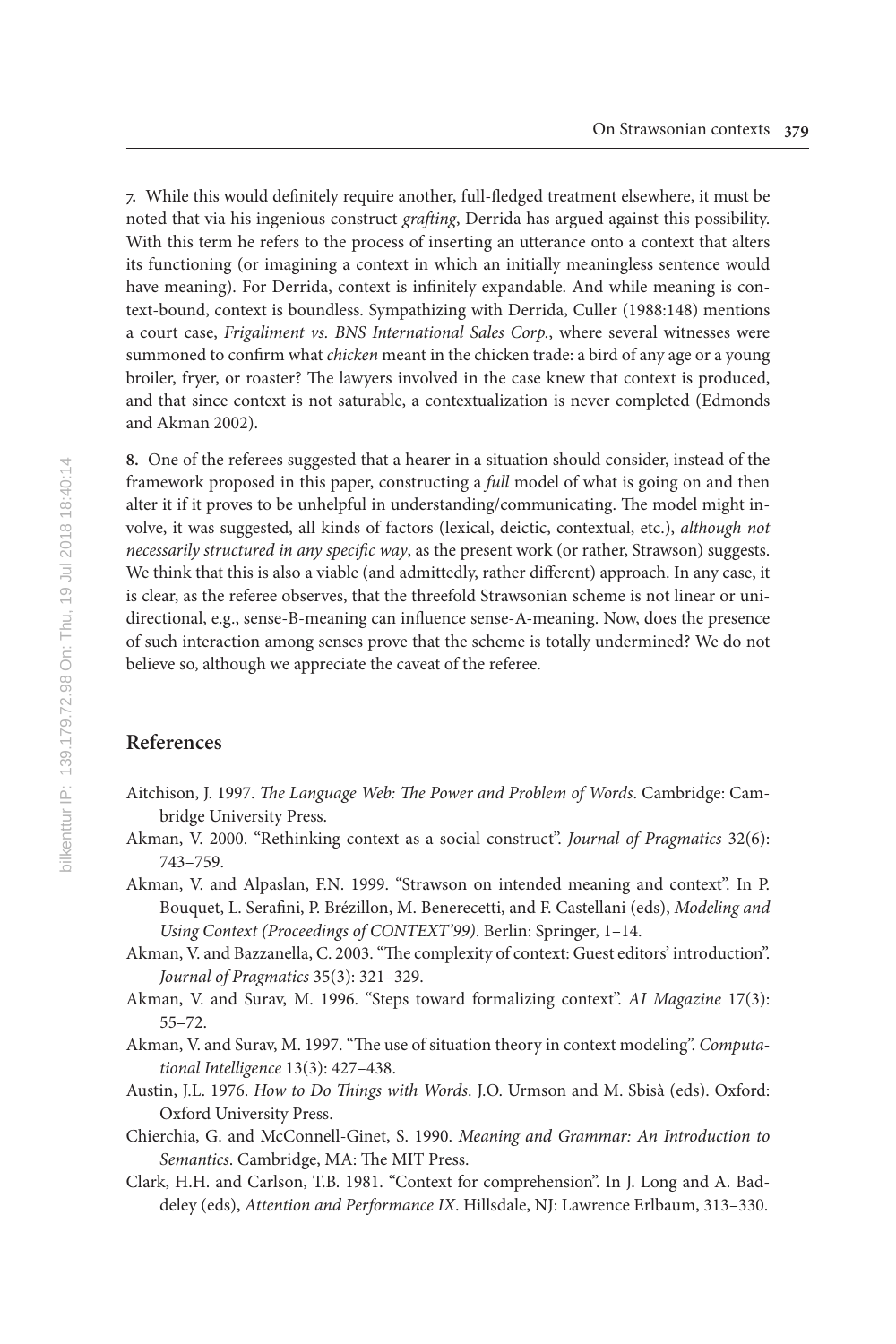- Cole, R., Mariani, J., Uszkoreit, H., Zaenen, A., and Zue, V. (eds). 1997. *Survey of the State of the Art in Human Language Technology*. New York: Cambridge University Press.
- Culler, J. 1988. "Deconstruction and the law". In his *Framing the Sign: Criticism and Its Institutions*. Oxford: Blackwell, 139–152.
- Dascal, M. 2004a. "Cues, clues, and context". In *Interpretation and Understanding*. Amsterdam: John Benjamins, 169–193.
- Dascal, M. 2004b. "Contextualism". In *Interpretation and Understanding*. Amsterdam: John Benjamins, 542–561.
- Davidson, D. 1984. "Radical interpretation". In *Inquiries into Truth and Interpretation*. Oxford: Clarendon Press, 125–139.
- Donnellan, K. 1966. "Reference and definite descriptions". *Philosophical Review* 75(3): 281– 304.
- Eco, U. 1984. *The Role of the Reader: Explorations in the Semiotics of Texts*. Bloomington, IN: Indiana University Press.
- Edmonds, B. and Akman, V. 2002. "Editorial: Context in context". *Foundations of Science* 7(3): 233–238.
- Fetzer, A. 2004. *Recontextualizing Context: Grammaticality Meets Appropriateness*. Amsterdam: John Benjamins.
- Fetzer, A. and Akman, V. 2002. "Contexts of social action: Guest editors' introduction". *Language and Communication* 22(4): 391–402.
- Goodwin, C. and Duranti, A. 1992. "Rethinking context: An introduction". In A. Duranti and C. Goodwin (eds), *Rethinking Context: Language as an Interactive Phenomenon*. Cambridge: Cambridge University Press, 1–42.
- Grice, P.H. 1989. *Studies in the Way of Words*. Harvard, MA: Harvard University Press.
- Gumperz, J. 1992. "Contextualization and understanding". In A. Duranti and C. Goodwin (eds), *Rethinking Context: Language as an Interactive Phenomenon*. Cambridge, UK: Cambridge University Press, 229–252.
- Gumperz, J. 1993. "Culture and conversational inference". In W.A. Foley (ed), *The Role of Theory in Language Description*. Berlin: Mouton de Gruyter, 193–214.
- Gumperz, J. 1997. "Communicative competence". In N. Coupland and A. Jaworski (eds), *Sociolinguistics: A Reader and Coursebook*. Houndmills, UK: Macmillan, 39–48.
- Harris, W. 1996. *Literary Meaning: Reclaiming the Study of Literature*. Houndmills, UK: Macmillan.
- Heritage, J. 1984. *Garfinkel and Ethnomethodology*. Cambridge: Polity Press.
- Jakobson, R. 1992. "On linguistic aspects of translation". In R. Schulte and J. Biguenet (eds), *Theories of Translation: An Anthology of Essays from Dryden to Derrida*. Chicago: The University of Chicago Press, 144–151.
- Johnson-Laird, P. 1990. "Introduction: What is communication?". In D.H. Mellor (ed), *Ways of Communicating*. Cambridge: Cambridge University Press, 1–13.
- Kent, T. 1993. "Language philosophy, writing, and reading: A conversation with Donald Davidson". *Journal of Advanced Composition* 13(1): 1–20. Available online at [http://jac.](http://jac.gsu.edu/jac/13.1/Articles/1.htm) [gsu.edu/jac/13.1/Articles/1.htm](http://jac.gsu.edu/jac/13.1/Articles/1.htm)
- Kripke, S. 1977. "Speaker's reference and semantic reference". In P.A. French, T. Uehling, Jr., and H.K. Wettstein (eds), *Contemporary Perspectives in the Philosophy of Language*, Minneapolis, MN: University of Minnesota Press, 6–27.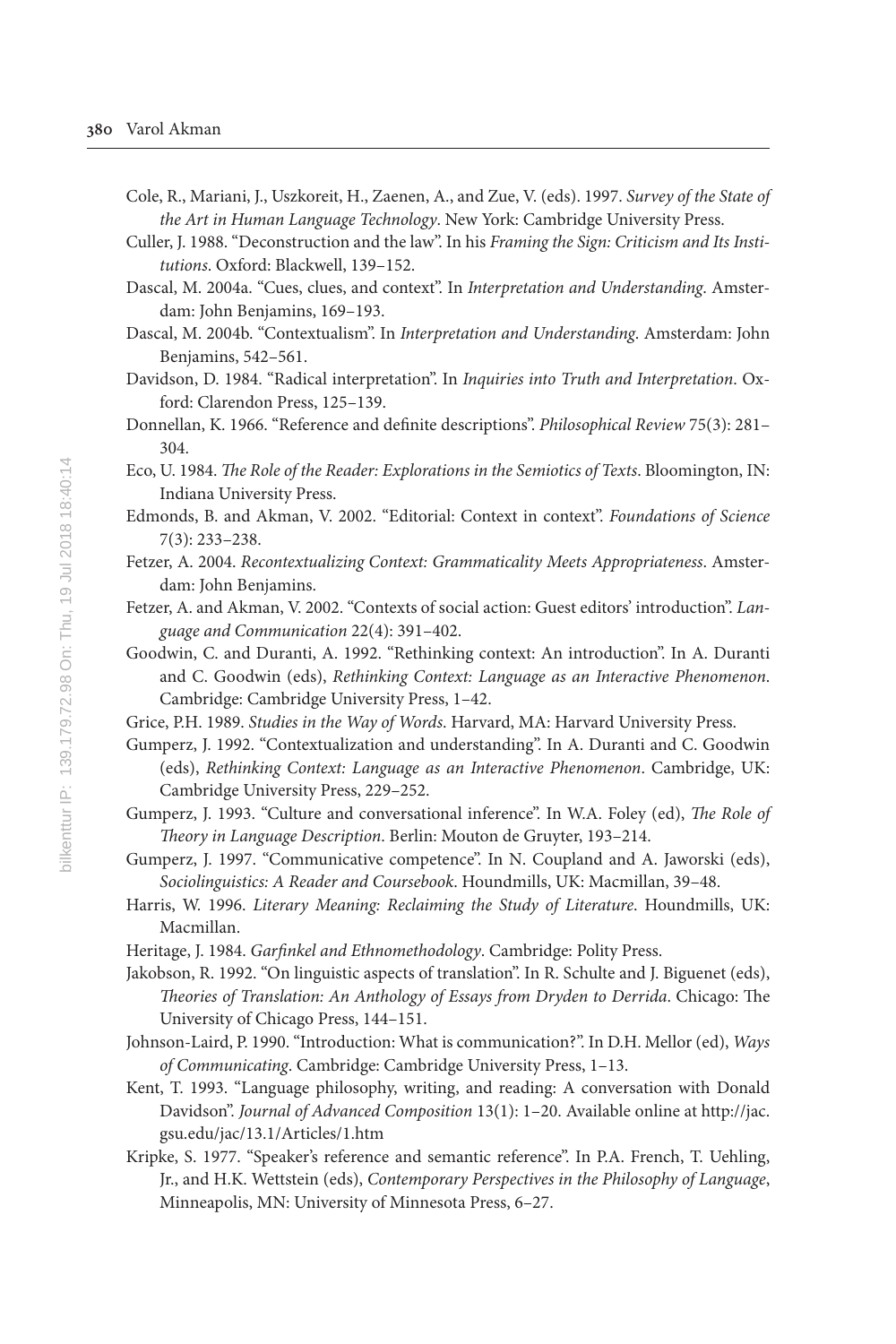Leech, G. 1981. *Semantics: The Study of Meaning*. Harmondsworth, UK: Penguin.

- Lindblom, K. 2001. "Cooperating with Grice: A cross-disciplinary metaperspective on uses of Grice's cooperative principle". *Journal of Pragmatics* 33(10): 1601–1623.
- Lyons, J. 1995. *Linguistic Semantics: An Introduction*. Cambridge: Cambridge University Press.
- Mann, W. and Kreutel, J. 2004. "Speech acts and recognition of insincerity". In *Proceedings of the Eight Workshop on the Semantics and Pragmatics of Dialogue (CATALOG'04)*, Universitat Pompeu Fabra, Barcelona. Available online at [http://www.upf.edu/dtf/per](http://www.upf.edu/dtf/personal/enricvallduvi/catalog04/papers/09-mann-kreutel.pdf)[sonal/enricvallduvi/catalog04/papers/09-mann-kreutel.pdf](http://www.upf.edu/dtf/personal/enricvallduvi/catalog04/papers/09-mann-kreutel.pdf)
- Perry, J. 1997. "Indexicals and demonstratives". In B. Hale and C. Wright (eds), *A Companion to the Philosophy of Language*. Oxford: Blackwell, 586–612.
- Perry, J. 1998. "Indexicals, contexts, and unarticulated constituents". In A. Aliseda, R. van Glabbeek, and D. Westerståhl (eds), *Computing Natural Language*. Stanford, CA: CSLI Publications, 1–11.
- Perry, J. 2000. "What are indexicals?". In *The Problem of the Essential Indexical (and Other Essays)*. Stanford, CA: CSLI Publications, 313–323.
- Recanati, F. 1994. "Processing models for non-literal discourse". In R. Casati, B. Smith, and G. White (eds), *Philosophy and the Cognitive Sciences*. Vienna: Hoelder-Pichler-Tempsky, 343–356.
- Recanati, F. 1998. "Contextual domains". In X. Arrazola, K. Korta, and F.J. Pelletier (eds), *Discourse, Interaction, and Communication*. Amsterdam: Kluwer, 25–36.
- Saville-Troike, M. 1989. *The Ethnography of Communication: An Introduction*. Oxford: Blackwell.
- Scharfstein, B.-A. 1989. *The Dilemma of Context*. New York: New York University Press.
- Sperber, D. and Wilson, D. 1986. *Relevance: Communication and Cognition*. Oxford: Basil Blackwell.
- Strawson, P.F. 1997a. "Austin and 'locutionary meaning'". In his *Entity and Identity (and Other Essays)*. Oxford, UK: Clarendon Press, 191–215.
- Strawson, P.F. 1997b. "Meaning and context". In his *Entity and Identity (and Other Essays)*. Oxford, UK: Clarendon Press, 216–231.
- Ziff, P. 1972. "What is said". In D. Davidson and G. Harman (eds), *Semantics of Natural Language*. Dordrecht: D. Reidel, 709–721.

## *Author's address*

Varol Akman Department of Philosophy Bilkent University Bilkent, Ankara 06800 Turkey

Email: [akman@bilkent.edu.tr](mailto:akman@bilkent.edu.tr)